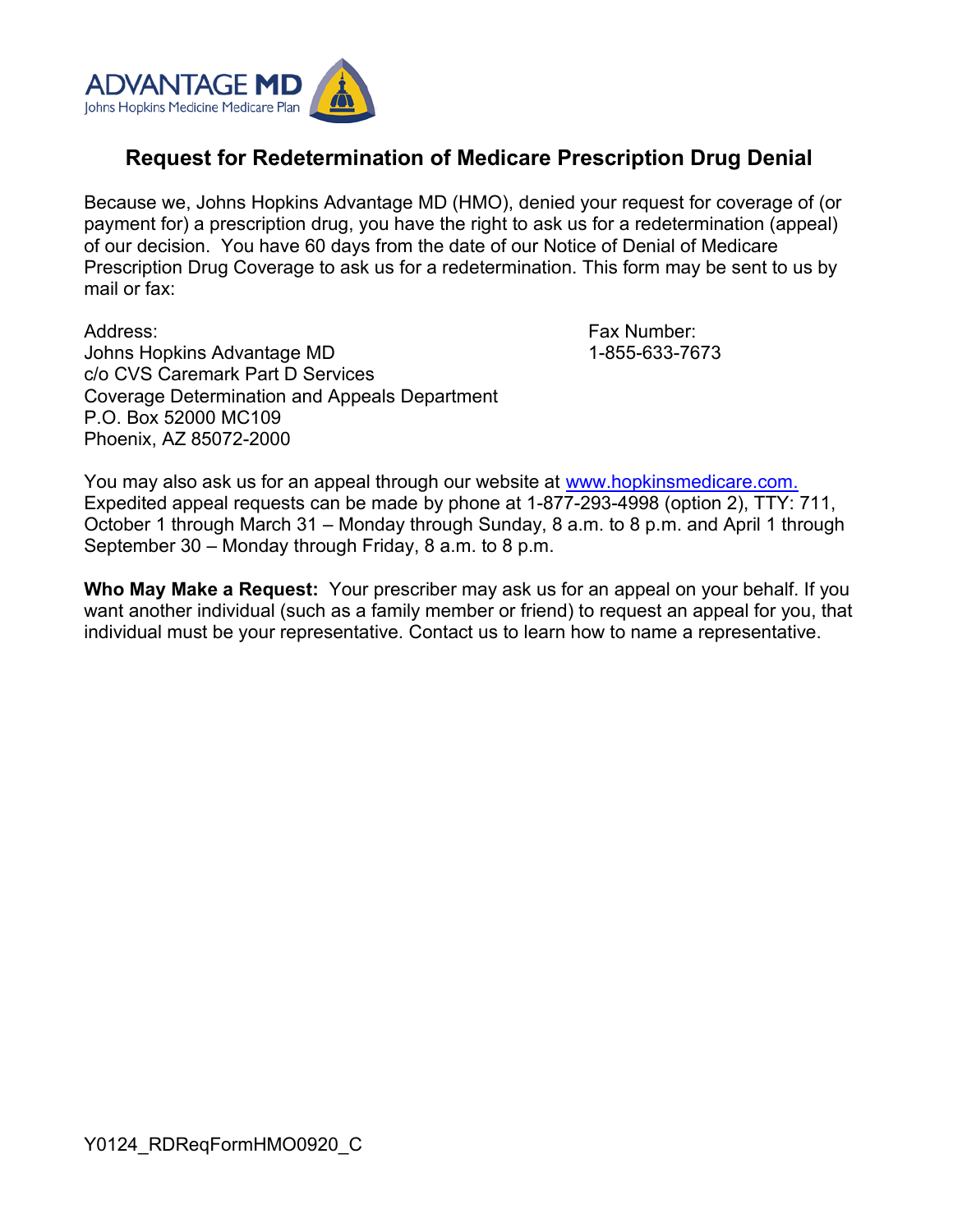| <b>Enrollee's Information</b>                                                                                                                                                                                                                                                                                                                                                                                                                                                                                       |  |  |  |  |
|---------------------------------------------------------------------------------------------------------------------------------------------------------------------------------------------------------------------------------------------------------------------------------------------------------------------------------------------------------------------------------------------------------------------------------------------------------------------------------------------------------------------|--|--|--|--|
|                                                                                                                                                                                                                                                                                                                                                                                                                                                                                                                     |  |  |  |  |
|                                                                                                                                                                                                                                                                                                                                                                                                                                                                                                                     |  |  |  |  |
|                                                                                                                                                                                                                                                                                                                                                                                                                                                                                                                     |  |  |  |  |
|                                                                                                                                                                                                                                                                                                                                                                                                                                                                                                                     |  |  |  |  |
| Enrollee's Member ID Number ________________________                                                                                                                                                                                                                                                                                                                                                                                                                                                                |  |  |  |  |
| Complete the following section ONLY if the person making this request is not the<br>enrollee:                                                                                                                                                                                                                                                                                                                                                                                                                       |  |  |  |  |
|                                                                                                                                                                                                                                                                                                                                                                                                                                                                                                                     |  |  |  |  |
|                                                                                                                                                                                                                                                                                                                                                                                                                                                                                                                     |  |  |  |  |
|                                                                                                                                                                                                                                                                                                                                                                                                                                                                                                                     |  |  |  |  |
|                                                                                                                                                                                                                                                                                                                                                                                                                                                                                                                     |  |  |  |  |
|                                                                                                                                                                                                                                                                                                                                                                                                                                                                                                                     |  |  |  |  |
| Representation documentation for appeal requests made by someone other than<br>enrollee or the enrollee's prescriber:<br>Attach documentation showing the authority to represent the enrollee (a completed<br>Authorization of Representation Form CMS-1696 or a written equivalent) if it was not<br>submitted at the coverage determination level. For more information on appointing<br>a representative, contact your plan or 1-800-Medicare, 24 hours a day, 7 days a<br>week. TTY users call: 1-877-486-2048. |  |  |  |  |
| Prescription drug you are requesting:                                                                                                                                                                                                                                                                                                                                                                                                                                                                               |  |  |  |  |
| Name of drug: ______________________________Strength/quantity/dose: _____________                                                                                                                                                                                                                                                                                                                                                                                                                                   |  |  |  |  |
| Have you purchased the drug pending appeal? $\Box$ Yes $\Box$ No                                                                                                                                                                                                                                                                                                                                                                                                                                                    |  |  |  |  |
| If "Yes":                                                                                                                                                                                                                                                                                                                                                                                                                                                                                                           |  |  |  |  |
|                                                                                                                                                                                                                                                                                                                                                                                                                                                                                                                     |  |  |  |  |